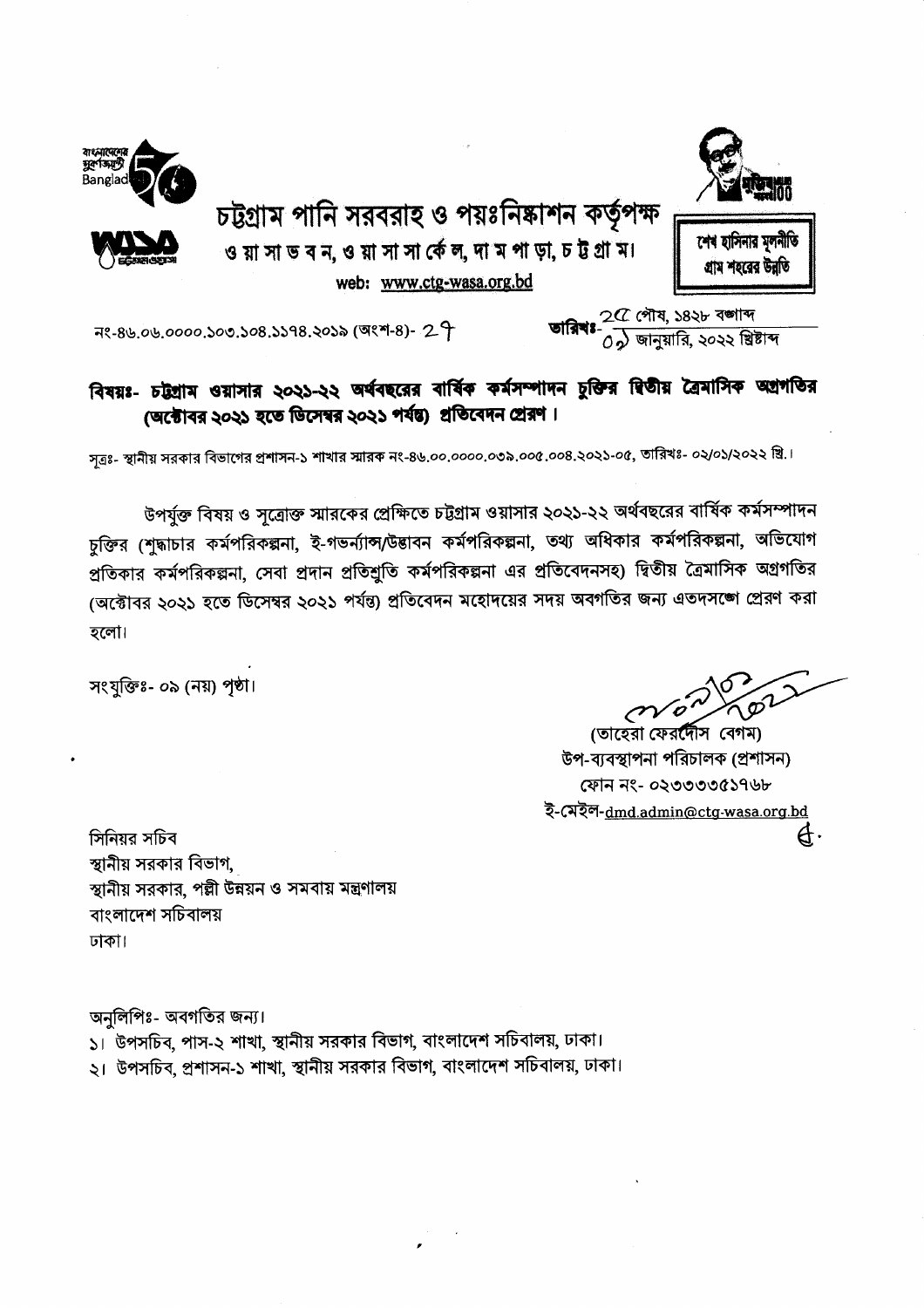| ক্ষেত্ৰের মান   | কাৰ্যক্ৰম                                                        | কর্মসম্পাদন সূচক                           | গণনা                   | একক                         | কৰ্মসম্পাদন         | লক্ষ্যমাত্রা/নির্ণায়ক মান ২০২১-২২<br>a Alban |                 |                |                             |          |                |         |
|-----------------|------------------------------------------------------------------|--------------------------------------------|------------------------|-----------------------------|---------------------|-----------------------------------------------|-----------------|----------------|-----------------------------|----------|----------------|---------|
| 90 <sub>o</sub> |                                                                  |                                            | পদ্ধতি                 |                             | সূচকের মান          | অসা-ধারণ                                      |                 | উতম            | प्रान                       | নিমে     | অৰ্জন          | মন্তব্য |
|                 |                                                                  |                                            | W                      |                             |                     | 500%                                          | $\infty\%$      | $b^{\circ}$    | 90%                         | 60%      |                |         |
|                 | $\mathcal{O}$                                                    | 8 <sup>1</sup>                             | $\mathfrak{a}$         | $\mathbf{v}$                | $\mathsf{P}$        | 50 <sub>o</sub>                               | 55              | 52             | $50^{\circ}$                | 58       |                |         |
|                 | [১.১] নিরাপদ পানি উৎপাদন                                         | [১.১.১] উৎপাদিত পানি                       | গড়                    | $\sqrt{N}$ :লিটার/<br>দৈনিক | ৩                   | 800                                           | 88 <sub>b</sub> | 889            | $88$ ৬                      | 88¢      | 882.50         |         |
|                 | [১.২]. পাইপ লাইন স্থাপন                                          | [১.২.১] স্থাপনকৃত পাইপ লাইন                | সমষ্টি                 | কি:মি:/<br>বৎসর             | $\ddot{\sim}$       | ዓ৫                                            | 90              | ৬৫             | ৬০                          | cc       | ৬৩             |         |
|                 | [১.৩] গভীর নলকূপ<br>রিজেনারেশন                                   | [১.৩.১] রিজেনারেশনকৃত নলকৃপ                | সমষ্টি                 | সংখ্যা/<br>বংসর             | $\lambda$           | 56                                            | $\mathcal{A}$   | 58             | ১৩                          | ১২       | ٩              |         |
|                 | [১.৪] গ্ৰাহক সংযোগ বৃদ্ধি                                        | [১.৪.১] সংযোগকৃত গ্ৰাহক                    | সমষ্টি                 | সংখ্যা                      | $\ddot{\sim}$       | ৩৭০০                                          | ৩৬০০            | 0000           | ು8ಂಂ                        | ৩৩০০     | 5850           |         |
| পয়ুঃ নিষ্কাশন  | [১.৫] বুটিপূর্ণ পানির মিটার<br>পরিবর্তন                          | [১.৫.১] মিটার পরিবর্তনকৃত                  | সমষ্টি                 | সংখ্যা                      | $\circ$             | ২০০০                                          | $\delta$        | ১৬০০           | 5800                        | ১২০০     | asa            |         |
|                 | [১.৬] ডিপিপি প্রনয়ণ                                             |                                            |                        | সংখ্যা                      | $\ddot{\mathbf{z}}$ | $\Delta$                                      |                 | $\blacksquare$ | $\blacksquare$              |          | $\blacksquare$ |         |
|                 | [১.৭] ই-টেন্ডারিং কার্যক্রম                                      | [১.৭.১] ই-টেন্ডারিং সম্পন্নকৃত             | গড়                    | %                           | $\mathcal{L}$       | ৯২                                            | ৯১              | ৯০             | ৮৯                          | ৮৮       | ৯৩             |         |
|                 | $[5.5]$ চটগ্রাম মহানগরীর<br>পয়ঃনিষ্কাশন ব্যবস্থা স্থাপন প্ৰকল্প | [১.৮.১] নির্মিত পয়ঃশোধনাগার               | সমষ্টি                 | %                           | 8                   | $50^{\circ}$                                  | Ъ               | ٩              | ৬                           | $\alpha$ | 0.50           |         |
|                 | [১.৯] ভাভালজুরী পানি শোধনাগার<br>নিৰ্মাণ                         | [১.৯.১] নিৰ্মিত ভাভালজুরী পানি<br>শোধনাগার | $777$ है               | %                           | 8                   | 80                                            | ৩০              | ২০             | $\mathcal{S}^{\mathcal{O}}$ | ¢        | ২০             |         |
|                 | [১.১০] জলাধার নির্মাণ (ভাভালজুরী)                                | [১.১০.১] নির্মিত জলাধার                    | সমষ্টি                 | %                           | ₹                   | ২০                                            | 5 <sub>b</sub>  | 56             | 38                          | ১২       | <b>So</b>      |         |
| শহরের পানি      | $\lambda$<br>২৫                                                  | (১ম পর্যায়)                               | [১.৬.১] তৈরীকৃত ডিপিপি | সমষ্টি                      |                     |                                               |                 | অতি উত্তম      |                             | চলতি     | চলতিমানের      |         |

# চট্টগ্রাম ওয়াসার ২০২১-২২ অর্থবছরের বার্ষিক কর্মসম্পাদন চুক্তির দ্বিতীয় ত্রৈমাসিক অগ্রগতির (অক্টোবর, ২০২১ হতে ডিসেম্বর, ২০২১ পর্যন্ত) প্রতিবেদন

 $M$ 

 $490 - 12$  $M_V$ <br>Page 1 of 9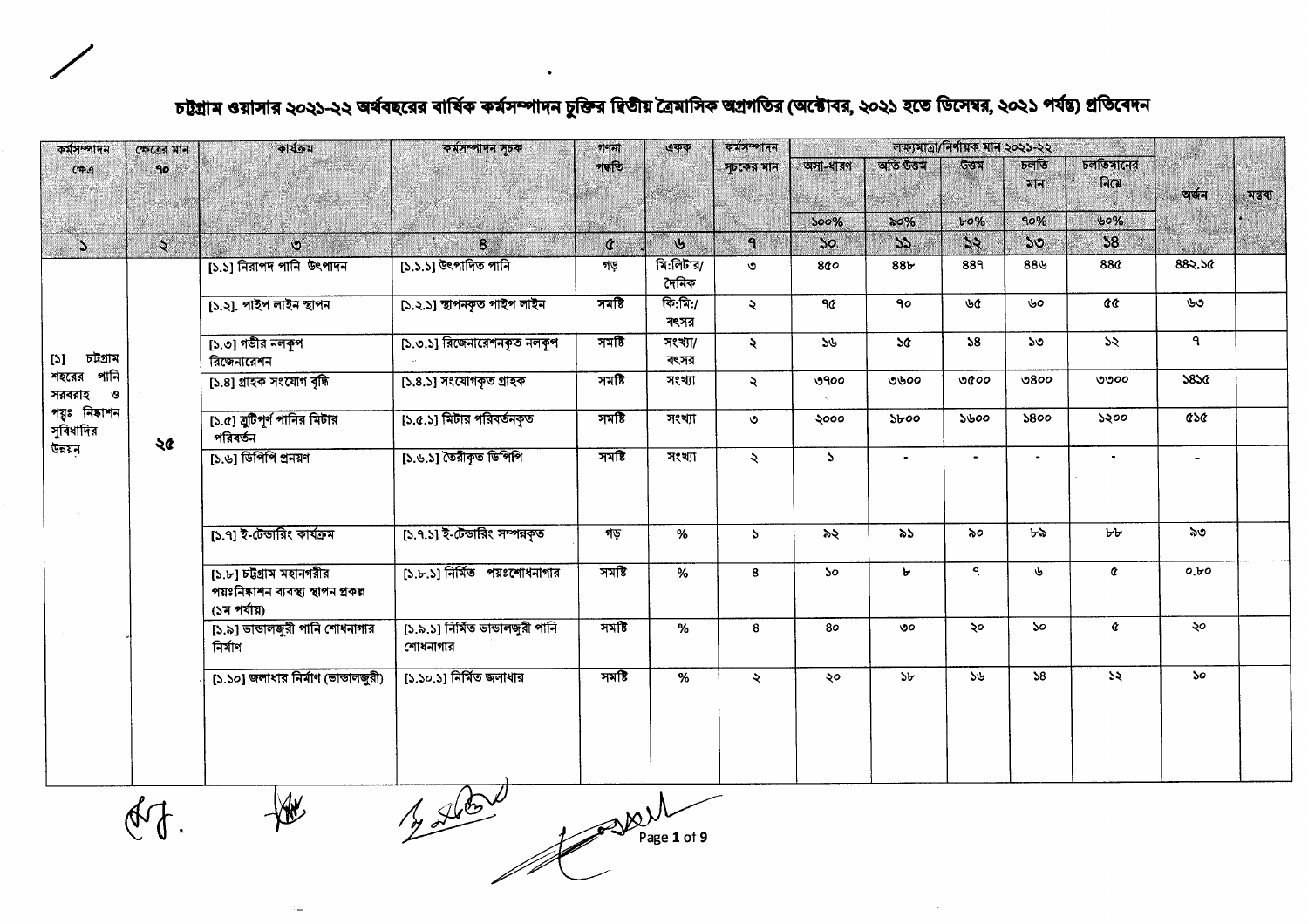| শসম্পাদন                               | কেত্রের মান         | কাৰ্যক্ৰম                                         | কর্মসম্পাদন সূচক                                                                                         | গণনা<br>পদ্ধতি    | একক          | কৰ্মসম্পাদন   |                |               | লক্ষ্যমাত্ৰা/নিৰ্ণায়ক মান ২০২১-২২ |                      |                                     |                  |         |
|----------------------------------------|---------------------|---------------------------------------------------|----------------------------------------------------------------------------------------------------------|-------------------|--------------|---------------|----------------|---------------|------------------------------------|----------------------|-------------------------------------|------------------|---------|
| কেত্ৰ                                  | 90                  |                                                   |                                                                                                          |                   |              | সচকের মান     | অসা-ধারণ       | অতি উত্তম     | উত্তম                              | চলতি<br>মান          | চলতিমানের<br>$\widehat{\mathsf{H}}$ | অৰ্জন            | মন্তব্য |
|                                        |                     |                                                   |                                                                                                          |                   |              |               | 500%           | $\delta 9\%$  | $b^{\circ}\%$                      | 90%                  | 60%                                 |                  |         |
| $\mathcal{L}$                          | $\ddot{\mathbf{z}}$ | $\ddot{\circ}$                                    | $\bf{8}$                                                                                                 | $\mathbf{\alpha}$ | $\mathbf{b}$ | $\mathbf{a}$  | $\mathbf{S}$   | 55            | 55                                 | $50^{\circ}$         | 58                                  |                  |         |
|                                        |                     |                                                   | [২.১.১] পানির গুণগত মান<br>পরীক্ষায় নমুনা সংগ্রহ                                                        | সমষ্টি            | সংখ্যা       | 8             | ২৪০০           | ২২০০          | ২০০০                               | $\delta$             | ১৬০০                                | ৬৫০              |         |
|                                        |                     |                                                   | [২.১.২] সরবরাহকৃত পানির পর্যাপ্ত<br>মুক্ত ক্লোরিন নিশ্চিতকরণ                                             | গড়               | $\%$         | 8             | 500            | ৯৮            | ৯৭                                 | ৯৬                   | ৯৫                                  | 500              |         |
| [২] পানির<br>গুণগত মান                 | $\mathbf{r}$        | [২.১] পানির গুণগত মান তদারকি<br>করা               | [২.১.৩] পানির নমুনায় মাইক্রো-<br>বায়োলজিক্যাল পরীক্ষা<br>নিশ্চিতকরণ                                    | গড়               | %            | 8             | 500            | ৯৮            | ৯৭                                 | ৯৬                   | ৯৫                                  | 500 <sub>o</sub> |         |
| বজায় রাখা                             |                     |                                                   | [২.১.৪] গ্রাহকের পানির ট্যাংক<br>নিয়মিত পরীক্ষা ও জীবাণুমুক্ত করার<br>জন্য বিজ্ঞপ্তির মাধ্যমে সচেতন করা | সমষ্টি            | সংখ্যা       | $\circ$       | $\Im 8$        | ২২            | ২০                                 | 55                   | 5 <sub>b</sub>                      | $\geqslant 8$    |         |
| [৩] চটগ্ৰাম<br>ওয়াসায়                | $\mathbf{S}$        | [৩.১] পানি সংযোগের বিল জারীর<br>হার বৃদ্ধি        | [৩.১.১] জারিকৃত বিল                                                                                      | গড়               | %            | $\alpha$      | ৯৭             | ৯৬.৮          | ৯৬.৭                               | ৯৬                   | ৯৪                                  | ৯৮.১০            |         |
| রাজস্ব আদায়<br>বৃদ্ধি                 |                     | [৩.২] পানির বিল আদায় বৃদ্ধি করা                  | [৩.২.১] আদায়কৃত বিল                                                                                     | গড়               | %            | ¢             | ৯০             | ৮৯            | ৮৮                                 | ৮৭                   | ৮৫                                  | b9.58            |         |
|                                        |                     | [8.১] পরিদর্শন কার্যক্রম বৃদ্ধি                   | [8.১.১] সম্পাদিত পরিদর্শন                                                                                | সমষ্টি            | সংখ্যা       | ৩             | 5¢             | $\mathcal{A}$ | So.                                | $\mathbf{b}$         | ৬                                   | ৩                |         |
|                                        |                     | [8.২] চট্টগ্রাম ওয়াসা বোর্ড সভাকরণ               | [৪.২.১] সম্পাদিত বোর্ডসভা                                                                                | 77                | সংখ্যা       | ¢             | ىل             | ¢             | 8                                  | $\circ$              | $\ddot{\phantom{0}}$                | $\mathcal{L}$    |         |
| [8] সংস্থার<br>কাৰ্যক্ৰম<br>তদারকি করা | $\mathbf{S}$        | [8.৩] সমন্বয় সভা করণ                             | [8.0.5] সম্পাদিত সমন্বয় সভা                                                                             | সমষ্টি            | সংখ্যা       | $\lambda$     | 5 <sub>b</sub> | 59            | 56                                 | $\mathcal{A}$        | 58                                  | ٩                |         |
|                                        |                     | [৫.১] গ্ৰাহক সমাবেশ                               | [৫.১.১] সম্পাদিত গ্ৰাহক সমাবেশ                                                                           | সমষ্টি            | সংখ্যা       | $\ddot{\sim}$ | 8              | $\circ$       | $\lambda$                          | $\mathcal{L}$        |                                     | $\mathcal{L}$    |         |
| [৫] গ্ৰাহক<br>সেবার মান                | 50                  | [৫.২] গ্ৰাহক সন্তুষ্টি যাচাই                      | [৫.২.১] সম্পাদিত গ্ৰাহক জয়ীপ                                                                            | সমষ্টি            | সংখ্যা       | $\ddot{\sim}$ | 8              | ৩             | $\lambda$                          | $\mathcal{L}$        |                                     | $\mathcal{L}$    |         |
| উন্নয়ন                                |                     | $[c.5]$ LIC এর সাথে আলোচনা<br>সভা                 | [৫.৩.১] সম্পাদিত সভা                                                                                     | সমষ্টি            | সংখ্যা       | $\lambda$     | 8              | ৩             | $\ddot{\sim}$                      | $\sum_{i=1}^{n} a_i$ |                                     | $\mathcal{L}$    |         |
|                                        |                     | [৫.৪] পানি ব্যবহারে অপচয় রোধে<br>জনসচেতনা বৃদ্ধি | [৫.৪.১] পত্রিকায় বিজ্ঞাপন                                                                               | সমষ্টি            | সংখ্যা       | 8             | QΟ             | Qr            | $\mathfrak{a}$                     | ৫৬                   | aa                                  | $\lambda 8$      |         |

 $\bullet$ 

 $df.$  de

 $\epsilon_{\rm m}$ 

 $\frac{1}{2}$   $\frac{1}{2}$ Page 2 of 9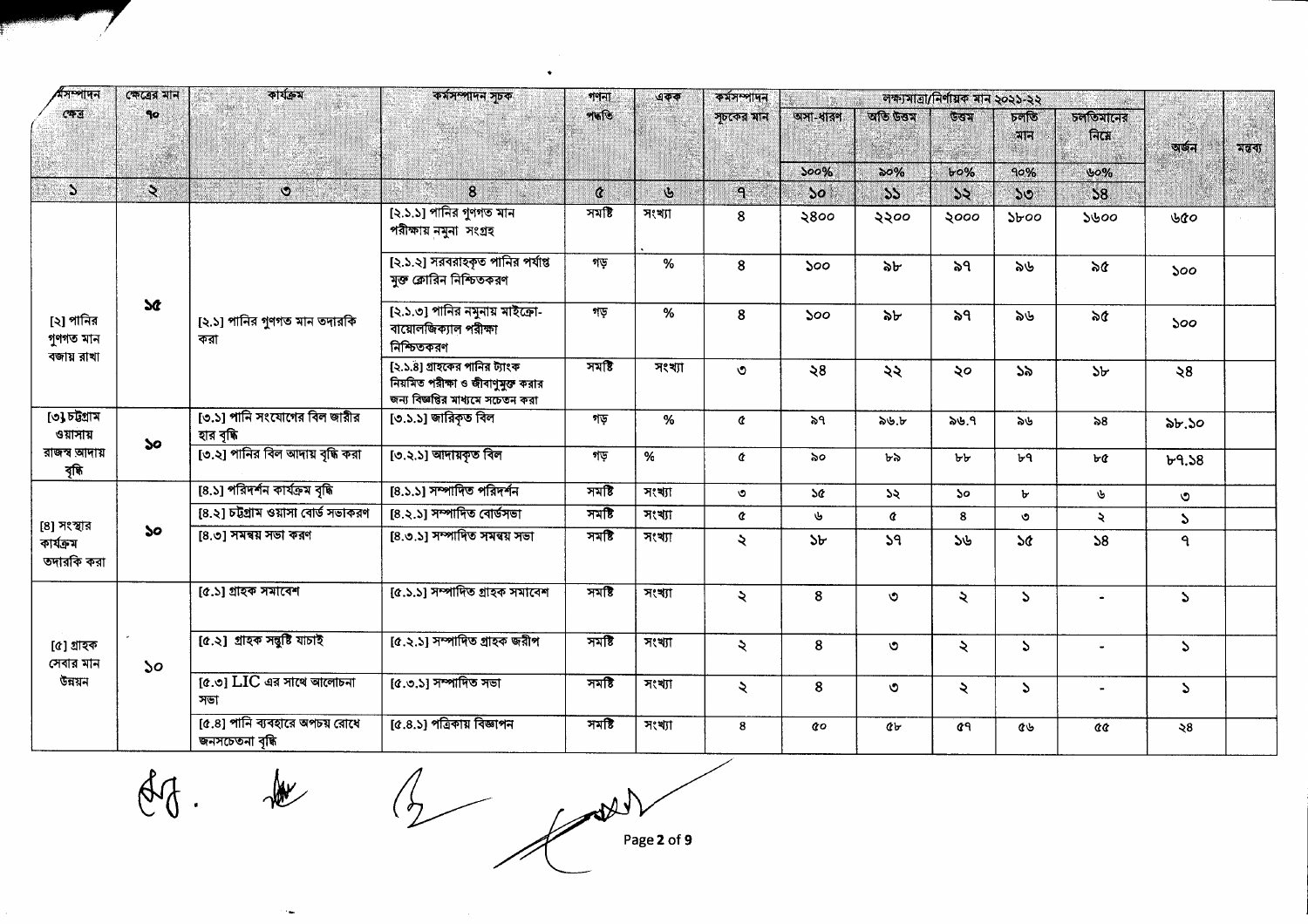#### সংযোজনী ৪:

# দন্তর/সংস্থার জাতীয় শুন্ধাচার কৌশল কর্মপরিকল্পনা, ২০২১-২০২২ এর দ্বিতীয় ব্রৈমাসিক অগ্রগতির (অক্টোবর, ২০২১ হতে ডিসেম্বর, ২০২১ পর্যন্ত) প্রতিবেদন

# দম্বর/সংস্থার নাম: চট্টগ্রাম ওয়াসা

 $44$ 

 $\frac{1}{2}$ 

| কাৰ্যক্ৰমের নাম                                                                      | কৰ্মসম্পাদন সূচক                   | সূচকের              | একক               | ৰাম্বৰায়নের                | ২০২১-২০২২                                              |                        |                  | ৰান্তৰায়ন অগ্ৰগতি পরিবীক্ষণ, ২০২১-২০২২ |                  |                  |              |              | মন্বৰ্য |
|--------------------------------------------------------------------------------------|------------------------------------|---------------------|-------------------|-----------------------------|--------------------------------------------------------|------------------------|------------------|-----------------------------------------|------------------|------------------|--------------|--------------|---------|
|                                                                                      |                                    | মান                 |                   | দায়িত্বার<br>ব্যক্তি/শদ    | অর্থবছরের<br>লক্যমাত্ৰা                                | লক্ষ্যমাত্ৰা/<br>অৰ্জন | ১ম<br>কোয়াৰ্টার | ২য় কোয়াৰ্টার                          | ৩য়<br>কোয়াৰ্টা | 8¢<br>কোয়ার্টার | মোট<br>অৰ্জন | जकिंछ<br>মান |         |
| S.                                                                                   | ₹                                  | $\circ$             | 8                 | ¢                           | ৬                                                      | ٩                      | ৮                | $\ddot{\phantom{0}}$                    | ১০               | 55               | ১২           | ১৩           | 58      |
| ১. প্ৰাতিষ্ঠানিক ব্যবস্থা.                                                           |                                    | ২২                  |                   |                             |                                                        |                        |                  |                                         |                  |                  |              |              |         |
| ১.১ নৈতিকতা কমিটির সভা আয়োজন                                                        | সভা আয়োজিত                        | 8                   | সংখ্যা            | ব্যবস্থাপনা                 | 8                                                      | লক্ষ্যমাত্ৰা           | $\mathcal{L}$    | $\mathcal{L}$                           | $\mathcal{L}$    | P.               |              |              |         |
|                                                                                      |                                    |                     |                   | পরিচালক                     |                                                        | অৰ্জন                  | $\Delta$         | $\mathbf{A}$                            |                  |                  |              |              |         |
| ১.২ নৈতিকতা কমিটির সভার সিদ্ধান্ত<br>বান্তবায়ন                                      | বাস্তবায়িত সিদ্ধান্ত              | Ù.                  | %                 | ব্যবস্থাপনা<br>পরিচালক      | 500%                                                   | লক্ষ্যমাত্ৰা           | 500%             | 500%                                    | 500%             | 500%             |              |              |         |
|                                                                                      |                                    |                     |                   |                             |                                                        | অৰ্জন                  | 500%             | 500%                                    |                  |                  |              |              |         |
| ১.৩ সুশাসন প্রতিষ্ঠার নিমিত্ত অংশীজনের                                               | অনুষ্ঠিত সভা                       | $\ddot{\mathbf{z}}$ | সংখ্যা            | বাণিজ্যিক                   | $\ddot{\mathbf{z}}$                                    | লক্ষ্যমাত্ৰা           |                  | S.                                      |                  | D.               |              |              |         |
| (stakeholders) অংশগ্ৰহণে সভা                                                         |                                    |                     |                   | ব্যবস্থাপক                  |                                                        | অৰ্জন                  | $\bullet$        | S.                                      |                  |                  |              |              |         |
| ১.৪ শুদ্ধাচার সংক্রান্ত প্রশিক্ষণ আয়োজন                                             | প্ৰশিক্ষণ<br>আয়োজিত               | ₹                   | সংখ্যা            | সচিব                        | ₹                                                      | লক্ষ্যমাত্ৰা           |                  | $\mathcal{L}$                           |                  | S.               |              |              |         |
|                                                                                      |                                    |                     |                   |                             |                                                        | অৰ্জন                  |                  | Z.                                      |                  |                  |              |              |         |
| ১.৫ কর্ম-পরিবেশ উন্নয়ন<br>(স্বাস্থ্যবিধি অনুসরণ/টিওএন্ডইভুক্ত                       | উন্নত কৰ্ম-<br>পরিবেশ              | $\ddot{\sim}$       | সংখ্যা ও<br>তারিখ | বাণিজ্যিক<br>ব্যবস্থাপক,    | ৩০/০৯/২১<br>২০/১২/২১                                   | লক্ষ্যমাত্ৰা           | ৩০/০৯/২১         | ২০/১২/২১                                | ১৫/০৩/<br>২২     | ২০/০৬/২২         |              |              |         |
| অকেজো মালামাল বিনষ্টকরণ/পরিস্কার-<br>পরিচ্ছন্নতা বৃদ্ধি ইত্যাদি)।                    |                                    |                     |                   | সচিব.<br>প্ৰধান<br>প্ৰকৌশলী | ১৫/০৩/২২<br>২০/০৬/২২                                   | অৰ্জন                  | ৩০/০৯/২১         | 58/52/35                                |                  |                  |              |              |         |
| ১.৬ জাতীয় শুদ্ধাচার কৌশল<br>কর্মপরিকল্পনা, ২০২১-২২ ও ত্রৈমাসিক                      | কর্মপরিকল্পনা ও<br>ত্ৰৈমাসিক       | $\Delta$            | তারিখ             | সচিব,<br>কম্পিউটার          | দাখিল-<br>২৬/০৪/২১                                     | লক্ষ্যাত্ৰা            | ৩০/০৯/২১         | ৩০/১২/২১                                | 00/00/<br>২২     | ৩০/০৬/২২         |              |              |         |
| পরিবীক্ষণ প্রতিবেদন সংশ্লিষ্ট মন্ত্রণালয়ে<br>দাখিল ও স্ব স্ব ওয়েবসাইটে<br>আপলোডকরণ | প্ৰতিবেদন<br>দাখিলকৃত ও<br>আপলোডকত |                     |                   | প্রোগ্রামার                 | আপলোড-<br>৩০/০৯/২১<br>৩০/১২/২১<br>৩০/০৩/২২<br>৩০/০৬/২২ | অৰ্জন                  | প্ৰেৰিত          | প্ৰেরিত                                 |                  |                  |              |              |         |

 $\sqrt{\frac{1}{10}}$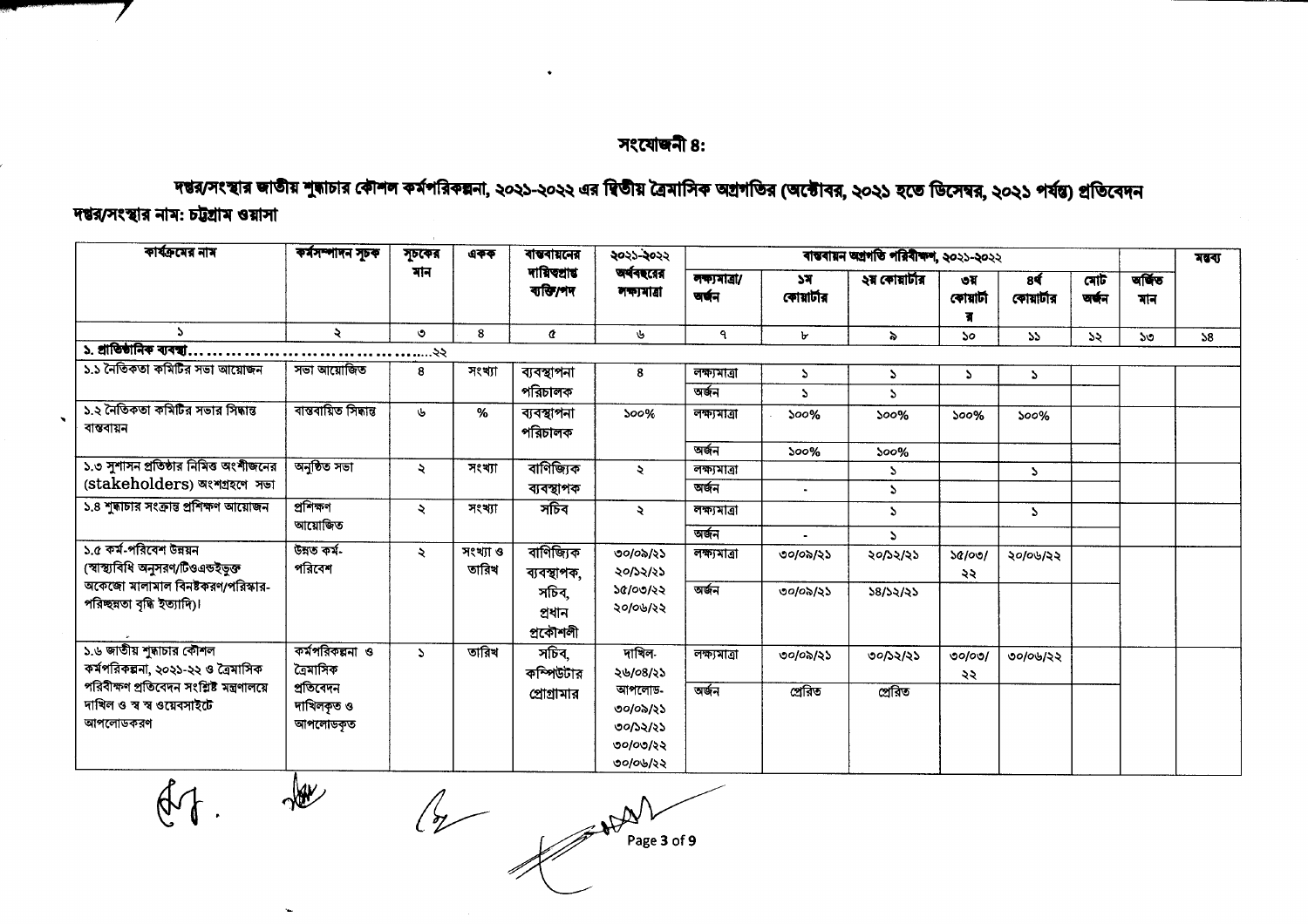| কাৰ্যক্ৰমের নাম                                                                                                                                                              | কৰ্মসম্পাদন সূচক                     | সূচকের              | একক    | <b>बाखबाब्रत्नत्र</b>                                | ২০২১-২০২২                                                                | বাস্তবায়ন অগ্ৰগতি পৰিবীক্ষণ, ২০২১-২০২২ |                                  |                |                       |                              |              |               | मखय                                  |
|------------------------------------------------------------------------------------------------------------------------------------------------------------------------------|--------------------------------------|---------------------|--------|------------------------------------------------------|--------------------------------------------------------------------------|-----------------------------------------|----------------------------------|----------------|-----------------------|------------------------------|--------------|---------------|--------------------------------------|
|                                                                                                                                                                              |                                      | মান                 |        | দায়িত্বাৰ<br>ব্যক্তি/পদ                             | অর্থবছরের<br>লক্ষ্যমাত্ৰা                                                | লক্যমাত্ৰা/<br>चर्चन                    | ১ম<br>কোয়ার্টার                 | ২য় কোয়ার্টার | ৩য়<br>কোয়াৰ্টা<br>র | 8 <sup>4</sup><br>কোয়াৰ্টার | মোট<br>অৰ্জন | অৰ্জিত<br>মান |                                      |
| $\mathcal{L}$                                                                                                                                                                | ₹                                    | $\circ$             | 8      | ¢                                                    | $\mathbf{v}$                                                             | ٩                                       | ৮                                | $\delta$       | $50^{\circ}$          | $\overline{\mathcal{P}}$     | 55           | ১৩            | 58                                   |
| ১.৭ আওতাধীন আঞ্চলিক/ মাঠ পর্যায়ের<br>কাৰ্যালয় (প্ৰযোজ্য ক্ষেত্ৰে) কৰ্তৃক<br>দাখিলকৃত জাতীয় শুদ্ধাচার কৌশল<br>কর্মপরিকল্পনা ও পরিবীক্ষণ প্রতিবেদনের<br>ওপর ফিডব্যাক প্রদান | ফিডব্যাক<br>সভা/কর্মশালা<br>অনুষ্ঠিত | 8                   | তারিখ  | সচিব                                                 | ২০/১০/২১<br>১৯/০১/২২<br>২১/০৪/২২<br>২২/০৭/২২                             | লক্ষ্যমাত্ৰা                            | ২০/১০/২১                         | ১৯/০১/২২       | 25/08/<br>২২          | ২২/০৭/২২                     |              |               |                                      |
|                                                                                                                                                                              |                                      |                     |        |                                                      |                                                                          | অৰ্জন                                   | ১৯/১০/২১                         |                |                       |                              |              |               |                                      |
| ১.৮ শুদ্ধাচার পুরস্কার প্রদান এবং<br>পুরস্কারপ্রাপ্তদের তালিকা ওয়েবসাইটে                                                                                                    | প্ৰদত্ত পুৰস্কার                     | $\mathcal{L}$       | তারিখ  | উপ-                                                  | ৩০/০৬/২২                                                                 | লক্ষ্যমাত্ৰা                            |                                  |                |                       | ৩০/০৬/২২                     |              |               |                                      |
| প্ৰকাশ                                                                                                                                                                       |                                      |                     |        | ব্যবস্থাপনা<br>পরিচালক<br>(প্ৰশাসন/অৰ্থ<br>/প্ৰকৌশল) |                                                                          | অৰ্জন                                   |                                  |                |                       |                              |              |               |                                      |
|                                                                                                                                                                              |                                      |                     |        |                                                      |                                                                          |                                         |                                  |                |                       |                              |              |               |                                      |
| ২.১ ২০২১-২২ অর্থ বছরের ক্রয়-                                                                                                                                                | ক্রয়-পরিকল্পনা                      | $\ddot{\mathbf{z}}$ | তারিখ  | প্ৰকল্প                                              | ৩০/০৮/২০২১                                                               | লক্ষ্যমাত্ৰা                            | ৩০/০৮/২০২১                       |                |                       |                              |              |               |                                      |
| পরিকল্পনা (প্রকল্পের অনুমোদিত বার্ষিক<br>ক্ৰয় পৰিকল্পনাসহ) ওয়েবসাইটে প্ৰকাশ                                                                                                | ওয়েবসাইটে<br>প্ৰকাশিত               |                     |        | পরিচালক/<br>সিস্টেম<br>এনালিস্ট                      |                                                                          | অৰ্জন                                   | ২৯/০৮/২০২১                       |                |                       |                              |              |               |                                      |
| ২.২ প্রকল্পের PSC ও PIC সভা<br>আয়োজন                                                                                                                                        | সভা আয়োজিত                          | $\ddot{\sim}$       | সংখ্যা | প্ৰকল্প<br>পরিচালক                                   | $\overline{\text{PSC}}$ সভা- ১১টি<br>$\overline{\mathrm{PIC}}$ সভা- ১১টি | লক্ষ্যমাত্ৰা                            | $\boldsymbol{8}$                 | ¢              | $\mathbf{v}$          | $\mathbf{q}$                 |              |               |                                      |
|                                                                                                                                                                              |                                      |                     |        |                                                      |                                                                          | অৰ্জন                                   | $PSC$ সভা-১ টি<br>$PIC$ সভা-১ টি | $PSC$ সভা-১ টি |                       |                              |              |               |                                      |
| ২.৩ বাৰ্ষিক উন্নয়ন কৰ্মসূচি বাস্তবায়ন                                                                                                                                      | ৰাৰ্ষিক উন্নয়ন<br>কৰ্মসূচি          | $\ddot{\sim}$       | $\%$   | প্ৰকল্প<br>পরিচালক                                   | $500\%$                                                                  | লক্ষ্যমাত্ৰা                            |                                  | $\bullet$      | $\bullet$             | $\bullet$                    |              |               |                                      |
|                                                                                                                                                                              | বান্তবায়িত                          |                     |        |                                                      |                                                                          | অৰ্জন                                   | $55.65\%$                        | ২৭.০৪%         |                       |                              |              |               |                                      |
| ২.৪ প্রকল্প সমাপ্তি শেষে প্রকল্পের সম্পদ<br>(যানবাহন, কম্পিউটার, আসবাবপত্র                                                                                                   | প্রকল্পের সম্পদ<br>বিধি মোতাবেক      | $\ddot{\mathbf{z}}$ | তারিখ  | প্ৰকল্প<br>পরিচালক                                   | প্ৰযোজ্য নয়                                                             | লক্ষ্যমাত্ৰা                            | $\blacksquare$                   | $\bullet$      | $\blacksquare$        | $\blacksquare$               |              |               | ২০২১-২২<br>আৰ্থিক                    |
| ইত্যাদি) বিধি মোতাবেক হস্তান্তর করা                                                                                                                                          | হম্ভান্তরিত                          |                     |        |                                                      |                                                                          | অৰ্জন                                   | $\mathbf{r}$                     | $\mathbf{r}$   |                       |                              |              |               | সালে<br>প্ৰকল্প<br>সমাপ্ত হবে<br>না। |
|                                                                                                                                                                              |                                      |                     |        |                                                      |                                                                          | Page 4 of 9                             |                                  |                |                       |                              |              |               |                                      |

 $\bullet$ 

 $\ddot{\phantom{1}}$ 

7

 $\ddot{\phantom{1}}$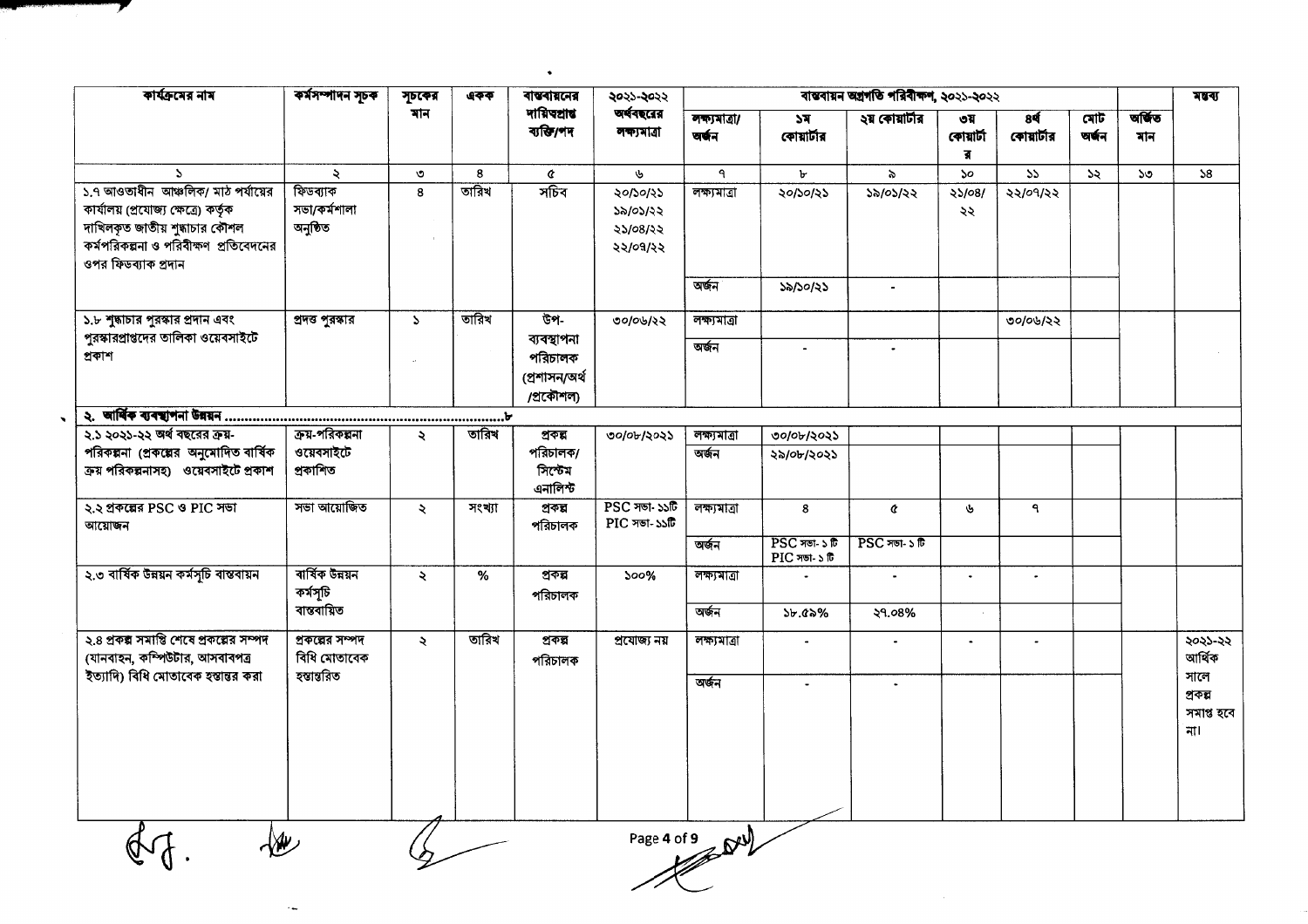| কাৰ্যক্ৰমের নাম                                                         | কর্মসম্পাদন সূচক                          | সূচকের  | একক | বান্তবায়নের                 | ২০২১-২০২২               |                        |                  | ৰাস্তৰায়ন অগ্ৰগতি পৰিবীক্ষণ, ২০২১-২০২২ |                       |                  |                             |              | মন্বৰ্য |
|-------------------------------------------------------------------------|-------------------------------------------|---------|-----|------------------------------|-------------------------|------------------------|------------------|-----------------------------------------|-----------------------|------------------|-----------------------------|--------------|---------|
|                                                                         |                                           | মান     |     | দায়িত্প্ৰাপ্ত<br>ব্যক্তি/পদ | অর্থবছরের<br>লক্যমাত্ৰা | লক্ষ্যমাত্ৰা/<br>অৰ্জন | ১ন<br>কোয়ার্টার | ২য় কোয়ার্টার                          | ৩য়<br>কোয়ার্টা<br>র | 8¢<br>কোয়ার্টার | মোট $\overline{ }$<br>অৰ্জন | जकिंड<br>মান |         |
| $\Delta$                                                                |                                           | $\circ$ | 8   | ¢                            | ৬                       | ٩                      | Ъ                | $\lambda$                               | ১০                    | 55               | 55                          | ১৩           | 58      |
| ৩. শুদ্ধাচার সংশ্লিষ্ট এবং দুর্নীতি প্রতিরোধে সহায়ক অন্যান্য কার্যক্রম |                                           |         |     |                              |                         |                        |                  |                                         |                       |                  |                             |              |         |
| ৩.১ পানির প্ল্যান্টসমূহ SCADA এর<br>আওতায় আনয়ন                        | SCADA করণ                                 | 8       | %   | প্ৰধান<br>প্ৰকৌশলী           | $\alpha$ %              | লক্ষ্যমাত্ৰা           | ১০%              | 50%                                     | 50%                   | ২০%              |                             |              |         |
|                                                                         |                                           |         |     |                              |                         | অৰ্জন                  | 50%              | 50%                                     |                       |                  |                             |              |         |
| ৩.২ পানির বিল E-Billing এর<br>মাধ্যমে জারি ও আদায়                      | On line a<br>গ্রাহকদের বিল<br>জারি/প্রদান | 8       | %   | প্ৰধান রাজস্ব<br>কৰ্মকৰ্তা   | 500%                    | লক্ষ্যমাত্ৰা           | 500%             | 500%                                    | ১০০%                  | 500%             |                             |              |         |
|                                                                         |                                           |         |     |                              |                         | অৰ্জন                  | 500%             | 500%                                    |                       |                  |                             |              |         |
| ৩.৩ Online এর মাধ্যমে গ্রাহক<br>সংযোগ, পানির ভাউজার ও প্রাইভেট          | Online এর<br>মাধ্যমে আবেদন                | 8       | %   | সিস্টেম<br>এনালিষ্ট          | 500%                    | লক্ষ্যমাত্ৰা           | ২৫%              | ২৫%                                     | ২৫%                   | ২৫%              |                             |              |         |
| ডিপ টিবউওয়েল এর আবেদন গ্রহণ।                                           |                                           |         |     |                              |                         | অৰ্জন                  | ২৫%              | ২৫%                                     |                       |                  |                             |              |         |
| ৩.8 Help Line চালুর মাধ্যমে<br>অভিযোগ গ্রহণ ও প্রতিকার                  | অভিযোগ গ্ৰহণ<br>ও প্রতিকার                | 8       | %   | সিস্টেম<br>এনালিষ্ট          | 500%                    | লক্ষ্যমাত্ৰা           | 500%             | 500%                                    | $500\%$               | 500%             |                             |              |         |
|                                                                         |                                           |         |     |                              |                         | অৰ্জন                  | ৯৯.১৩%           | ৯৯.২০%                                  |                       |                  |                             |              |         |
| ৩.৫ ATM বুথের মাধ্যমে গ্রাহকদের<br>নিকট স্বল্পসূল্যে সুপেয় পানি সরবরাহ | ATM বুথের<br>মাধ্যমে পানি                 | 8       | %   | তত্ত্বাবধায়ক<br>প্ৰকৌশলী    | 500%                    | লক্ষ্যমাত্ৰা           | 500%             | 500%                                    | 500%                  | 500%             |                             |              |         |
|                                                                         | সরবরাহ                                    |         |     | (মড সার্কেল)                 |                         | অৰ্জন                  | 500%             | 500%                                    |                       |                  |                             |              |         |

 $\bullet$ 

 $\oint d\vec{r}$ 

7

 $\mathbb{Z}$ 

 $\frac{1}{\sqrt{2}}$ 

j.

port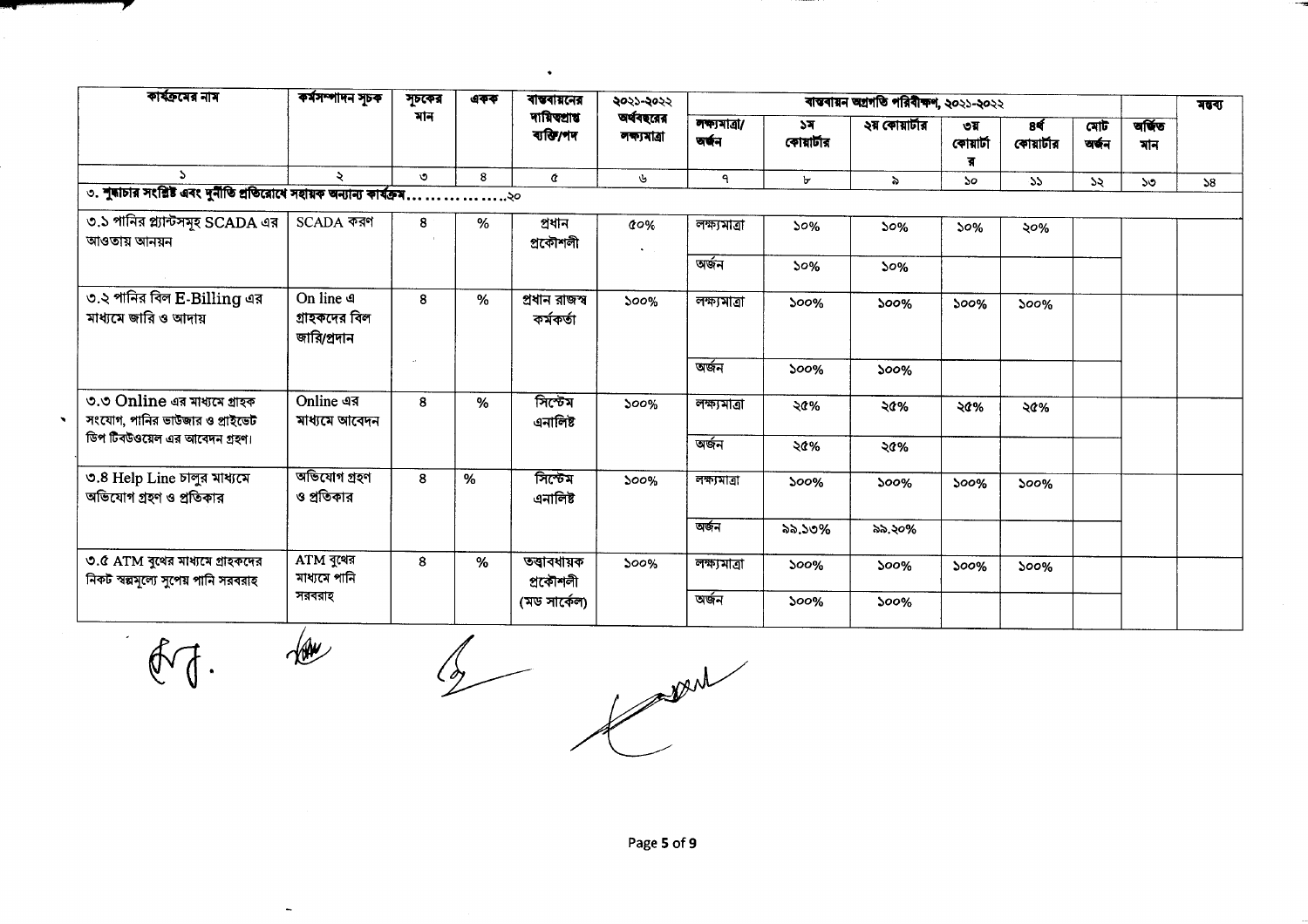### সংযোজনী ৫: ই-গভর্ন্যান্স ও উত্তাবন কর্মপরিকল্পনা এর দ্বিতীয় ত্রৈমাসিক অগ্রগতির (অক্টোবর, ২০২১ হতে ডিসেম্বর, ২০২১ পর্যন্ত) প্রতিবেদন

 $\bullet$ 

|               |                                        |               |                                                                                                       |                                                                                                                         |              |                           |               | লক্ষ্যমাত্ৰা ২০২১-২০২২ |            |               |
|---------------|----------------------------------------|---------------|-------------------------------------------------------------------------------------------------------|-------------------------------------------------------------------------------------------------------------------------|--------------|---------------------------|---------------|------------------------|------------|---------------|
| ক্ৰম          | কৰ্মসম্পাদন ক্ষেত্ৰ                    | মান           | কাৰ্যক্ৰম                                                                                             | কর্মসম্পাদন<br>সূচক                                                                                                     | একক          | কৰ্মসম্পাদন<br>সূচকের মান | অসাধারণ       | উত্তম                  | চলতি মান   | অৰ্জন         |
|               |                                        |               |                                                                                                       |                                                                                                                         |              |                           | ১০০%          | ৮০%                    | ৬০%        |               |
| $\mathcal{L}$ | ź.                                     | $\circ$       | 8                                                                                                     | ¢                                                                                                                       | $\mathbf{v}$ | $\mathbf{q}$              | $\mathbf{b}$  | $\delta$               | 50.        | $55 -$        |
| $\mathbf{r}$  | [১] ই-গভর্ন্যান্স ও<br>উৱাবন সংক্ৰান্ত |               | [১.১] উদ্ভাবনী ধারণা বাস্তবায়ন                                                                       | [১.১.১] একটি নতুন উদ্ভাবনী ধারণা বাস্তবায়িত                                                                            | তারিখ        | ¢                         | ১৬/০৩/২০২২    | ১৪/০৪/২০২২             | ০৫/০৫/২০২২ |               |
|               | কার্যক্রমের<br>বাস্তবায়ন              |               | [১.২] সেবা সহজিকরণ                                                                                    | [১.২.১] একটি সেবা সহজিকৃত                                                                                               | তারিখ        | ¢                         | ২৫/০২/২০২২    | ০৪/০৩/২০২২             | ২৫/০৩/২০২২ |               |
|               | জোরদারকরণ                              |               | [১.৩] সেবা ডিজিটাইজেশন                                                                                | [১.৩.১] ন্যূনতম একটি সেবা ডিজিটাইজকৃত                                                                                   | তারিখ        | ¢                         | ০০/১২/২০২১    | ১৩/০১/২০২২             | ২০/০১/২০২২ | সম্পর্য স     |
|               |                                        | ৩৫            | [১.৪] ইতঃপূৰ্বে ৰান্তৰায়িত উদ্ভাবনী ধারণা,<br>সহজিকৃত ও ডিজিটাইজকৃত সেবা সংক্রান্ত<br>পর্যালোচনা সভা | [১.৪.১] সভা আয়োজিত                                                                                                     | তারিখ        | 8                         | ৩০/০৮/২০২১    | ১৫/০৯/২০২১             | ৩০/০৯/২০২১ | ২৬/০৮/২০২১    |
|               |                                        |               | [১.৫] ই-নথির ব্যবহার বৃদ্ধি                                                                           | [১.৫.১] ই-ফাইলে নোট নিষ্পত্তিকৃত                                                                                        | %            | y                         | ৮০%           | 90%                    | ৬০%        | 48%           |
|               |                                        |               | [১.৬] ৪র্থ শিল্প বিপ্লবের চ্যালেঞ্জ মোকাবেলায়<br>করণীয় বিষয়ে অবহিতকরণ সভা/কর্মশালা<br>আয়োজন       | [১.৬.১] সভা/কর্মশালা আয়োজিত                                                                                            | সংখ্যা       | 8                         | 8             | ৩                      | ২          | P.            |
| Ź.            |                                        |               |                                                                                                       | [২.১.১] তথ্য বাতায়নে সকল সেবা বক্স<br>হালনাগাদকৃত                                                                      | সংখ্যা       | 8                         | 8             | $\circ$                | ₹          | $\mathcal{L}$ |
|               |                                        |               | [২.১] তথ্য বাতায়ন হালনাগাদকরণ                                                                        | [২.১.২] বিভিন্ন প্রকাশনা ও তথ্যাদি তথ্য<br>বাতায়নে প্রকাশিত                                                            | সংখ্যা       | $\lambda$                 | 8             | $\circ$                | ২          | ð.            |
|               |                                        |               |                                                                                                       | [২.২.১] কর্মপরিকল্পনা বাস্তবায়ন সংক্রান্ত<br>প্ৰশিক্ষণ আয়োজিত                                                         | সংখ্যা       | $\circ$                   | 8             | $\circ$                | R.         | $\Delta$      |
|               | [২] প্ৰাতিষ্ঠানিক                      | $\mathcal{A}$ |                                                                                                       | [২.২.২]ই-গভর্ন্যান্স কর্মপরিকল্পনা বাস্তবায়নের<br>জন্য বরাদ্দকৃত অর্থ ব্যয়িত                                          | %            | $\circ$                   | $b^{\circ\%}$ | 90%                    | ৬০%        |               |
|               | দক্ষতা বৃদ্ধি                          |               | [২.২] ই-গডর্নান্স ও উদ্ভাবন কর্মপরিকল্পনা                                                             | [২.২.৩] কর্মপরিকল্পনার বাস্তবায়ন অগ্রগতি<br>পৰ্যালোচনা সংক্ৰান্ত সভা আয়োজিত                                           | সংখ্যা       | $\circ$                   | 8             | $\circ$                | ₹          | $\mathcal{L}$ |
|               |                                        |               | বান্তবায়ন                                                                                            | [২.২.৪] কর্মপরিকল্পনার অর্ধবার্ষিক স্ব-মূল্যায়ন<br>প্ৰতিবেদন মন্ত্ৰিপরিষদ বিভাগে/ উৰ্ধ্বতন<br>কর্তৃপক্ষের নিকট প্রেরিত | তারিখ        | $\circ$                   | ১৩/০১/২০২২    | ২০/০১/২০২২             | ২৭/০১/২০২২ |               |
|               |                                        |               |                                                                                                       | [২.২.৫] দেশে/বিদেশে বান্তবায়িত ন্যূনতম<br>একটি উদ্যোগ পরিদর্শনকৃত                                                      | সংখ্যা       | $\circ$                   | ৩০/০৫/ ২০২২   | ৩০/০৬/ ২০২২            | $\bullet$  |               |

 $A.$  the

 $\mathcal{T}$ 

 $\overline{\mathbb{Z}}$ 

 $\mathbb{R}$ Page 6 of 9  $\sqrt{ }$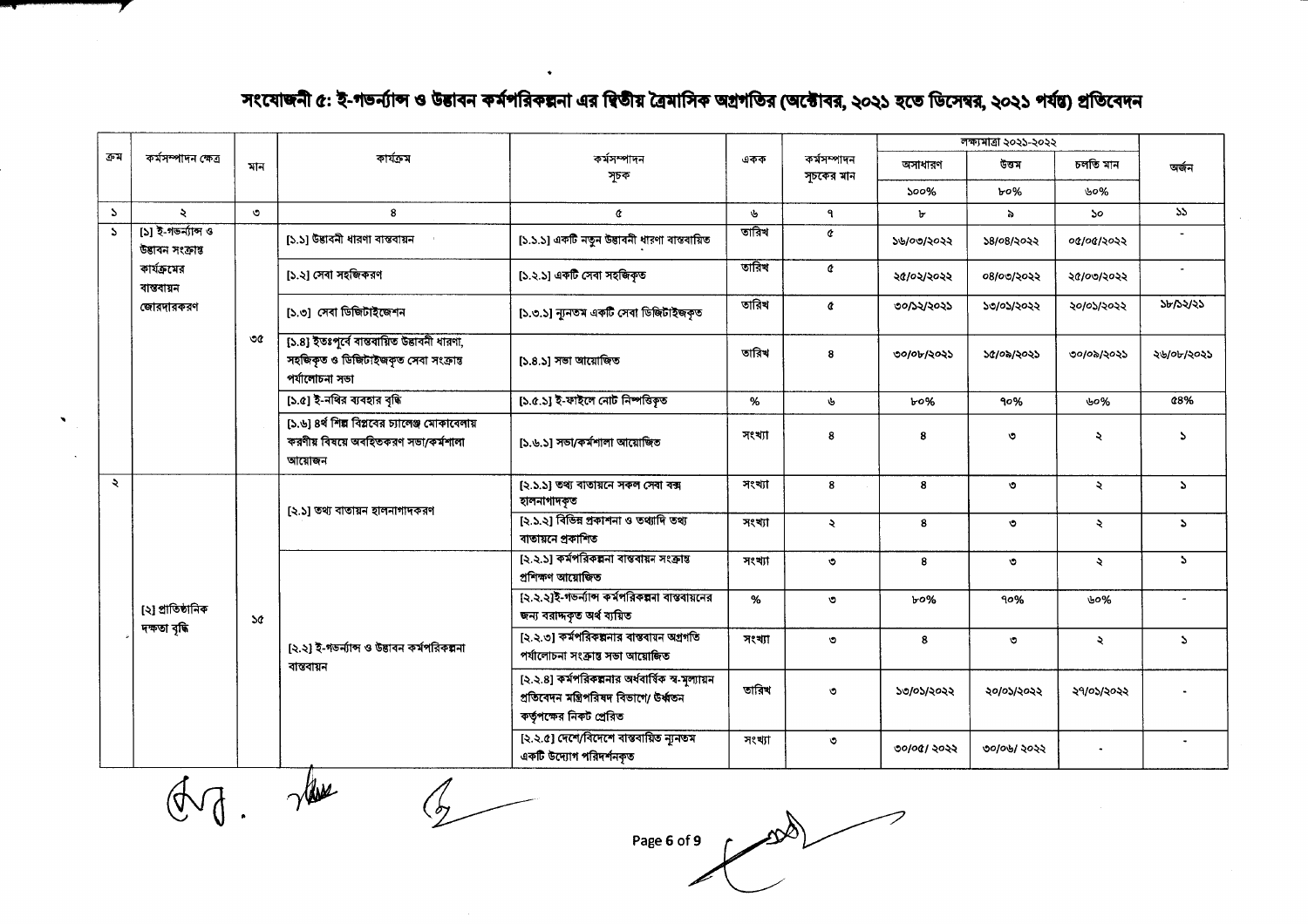|                              |     |                                                                                                                                              |                                                                               |        |                          |                                |                                |                      |              | লক্ষ্যমাত্ৰা ২০২১-২০২২ |                |                       |            |
|------------------------------|-----|----------------------------------------------------------------------------------------------------------------------------------------------|-------------------------------------------------------------------------------|--------|--------------------------|--------------------------------|--------------------------------|----------------------|--------------|------------------------|----------------|-----------------------|------------|
| কার্যক্রমের<br>ক্ষেত্ৰ       | মান | কাৰ্যক্ৰম                                                                                                                                    | কৰ্মসম্পাদন<br>একক<br>সূচক                                                    |        | কৰ্মসম্পাদন<br>সচকের মান | প্ৰকৃত<br>অৰ্জন<br>২০১৯-<br>২০ | প্ৰকৃত<br>অৰ্জন<br>২০২০-<br>২১ | অসাধারণ              | অতি<br>উত্তম | উত্তম                  | চলতি<br>মান    | চলতি<br>মানের<br>নিমে | অৰ্জন      |
|                              |     |                                                                                                                                              |                                                                               |        |                          |                                |                                | 500%                 | ৯০%          | ৮০%                    | 90%            | ৬০%                   |            |
| $\Delta$                     | ২   | ৩                                                                                                                                            | 8                                                                             | Q.     | ý,                       | ٩                              | 'n.                            | $\geq$               | No.          | 55                     | 55             | ১৩                    | $\Delta 8$ |
| প্ৰাতিষ্ঠানিক<br>ব্যবস্থাপনা | Ć   | [১.১] অভিযোগ নিষ্পত্তি কর্মকর্তা (অনিক) ও আপিল<br>কর্মকর্তার তথ্য ওয়েবসাইটে ত্রৈমাসিক ভিত্তিতে<br>হালনাগাদকরণ                               | [১.১.১] অনিক ও আপিল<br>কর্মকর্তার তথ্য হালনাগাদকৃত এবং<br>ওয়েবসাইটে আপলোডকৃত | সংখ্যা | Á                        |                                |                                | 8                    | O            |                        | $\blacksquare$ |                       |            |
|                              |     | [২.১] নির্দিষ্ট সময়ে অনলাইন/ অফলাইনে প্রাপ্ত<br>অভিযোগ নিষ্পত্তি এবং নিষ্পত্তি সংক্রান্ত মাসিক<br>প্রতিবেদন উর্ধ্বতন কর্তৃপক্ষ বরাবর প্রেরণ | [২.১.১] অভিযোগ নিষ্পত্তিকৃত                                                   | %      | ৮                        |                                |                                | ৯০%                  | ৮০%          | 90%                    | ৬০%            | $\blacksquare$        | ৯৯.২০%     |
| পরিবীক্ষণ ও<br>সক্ষমতাবৃদ্ধি | ২০  | [২.২] কর্মকর্তা/কর্মচারীদের অভিযোগ প্রতিকার ব্যবস্থা<br>এবং জিআরএস সফটওয়্যার বিষয়ক প্রশিক্ষণ<br>আয়োজন                                     | [২.২.১] প্ৰশিক্ষণ আয়োজিত                                                     | সংখ্যা | ¢                        | ۰.                             | $\blacksquare$                 | 8                    | ৩            | ২                      | $\Delta$       |                       |            |
|                              |     | [২.৩] ত্রৈমাসিক ভিত্তিতে পরিবীক্ষণ এবং ত্রৈমাসিক<br>পরিবীক্ষণ প্রতিবেদন উর্ধ্বতন কর্তৃপক্ষের নিকট প্রেরণ                                     | [২.৩.১] ত্রৈমাসিক প্রতিবেদন<br>প্ৰেরিত                                        | সংখ্যা | ৩                        |                                |                                | 8                    | $\circ$      | ২                      | А              |                       |            |
|                              |     | [২.৪] অভিযোগ প্রতিকার ব্যবস্থাপনা বিষয়ে<br>স্টেকহোল্ডারগণের সমন্বয়ে অবহিতকরণ সভা                                                           | [২.৪.১] সভা অনুষ্ঠিত                                                          | সংখ্যা | 8                        | $\bullet$                      | $\blacksquare$                 | $\ddot{\phantom{0}}$ |              |                        | $\blacksquare$ | $\blacksquare$        |            |

#### সংযোজনী ৬: অভিযোগ প্রতিকার ব্যবস্থা সংক্রান্ত কর্ম-পরিকল্পনা এর দ্বিতীয় ত্রৈমাসিক অগ্রগতির (অক্টোবর, ২০২১ হতে ডিসেম্বর, ২০২১ পর্যন্ত) প্রতিবেদন

 $\mathbb{Q}$ 

 $\gamma$ 

 $\frac{1}{2}$ 

**PAUL** 

Page 7 of 9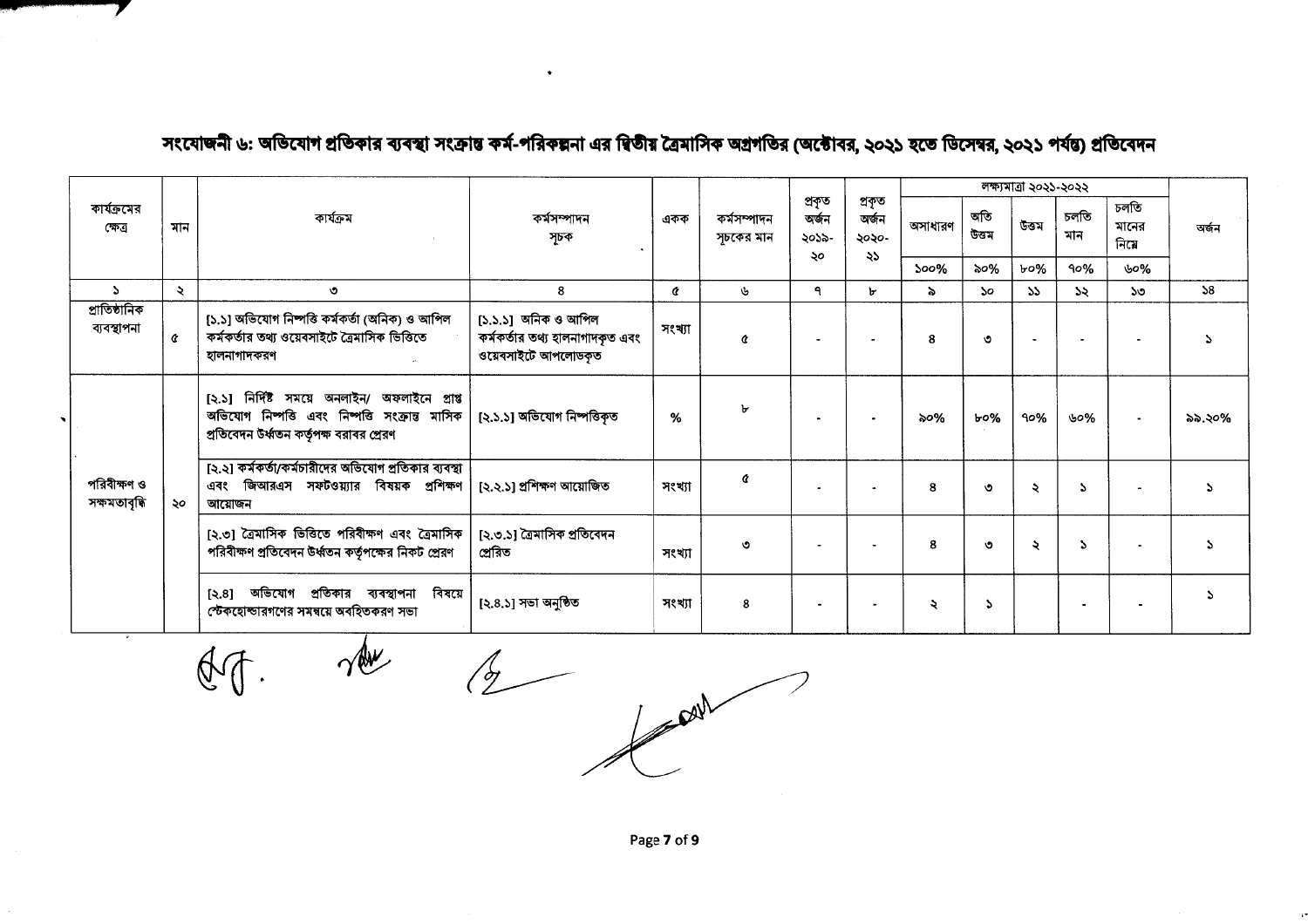|                        |               |                                                                              |                                                       |        |                               |                                |                            |         |            | লক্ষ্যমাত্ৰা ২০২১-২০২২ |                          |                    |           |
|------------------------|---------------|------------------------------------------------------------------------------|-------------------------------------------------------|--------|-------------------------------|--------------------------------|----------------------------|---------|------------|------------------------|--------------------------|--------------------|-----------|
| কার্যক্রমের<br>ক্ষেত্ৰ | মান           | কাৰ্যক্ৰম                                                                    | কৰ্মসম্পাদন<br>সূচক                                   | একক    | কৰ্মসম্পাদ<br>ন সূচকের<br>মান | প্ৰকৃত<br>অৰ্জন<br>২০১৯-<br>২০ | প্ৰকৃত<br>অৰ্জন<br>২০২০-২১ | অসাধারণ | অতি উত্তম  | উত্তম                  | চলতি<br>মান              | চলতি মানের<br>নিমে | অৰ্জন     |
|                        |               |                                                                              |                                                       |        | $\ddot{\phantom{1}}$          |                                |                            | 500%    | $\infty\%$ | ৮০%                    | 90%                      | ৬০%                |           |
|                        | ২             | $\circ$                                                                      | я                                                     | ىلى    | ٩                             | ъ                              | λ.                         | 5o      | $55 -$     | ১২                     | ১৩                       | 58                 | <b>SG</b> |
| প্ৰাতিষ্ঠানিক          |               | [১.১] সেবা প্রদান প্রতিশ্রুতি পরিবীক্ষণ<br>কমিটির সিদ্ধান্ত বাস্তবায়ন       | [১.১.১] সিদ্ধান্ত<br>বান্তবায়িত                      | %      | ¢                             |                                |                            | $500\%$ | ৯০%        | $b$ 0%                 | 90%                      |                    | $500\%$   |
|                        | 50            | [১.২] সেবা প্রদান প্রতিশ্রুতি ত্রৈমাসিক<br>ভিত্তিতে হালনাগাদকরণ              | [১.২.১] ওয়েবসাইটে<br>প্ৰতি ত্ৰৈমাসিকে<br>হালনাগাদকৃত | সংখ্যা | ¢                             |                                |                            | 8       | ৩          |                        |                          |                    |           |
| সক্ষমতা অৰ্জন          | $\mathcal{A}$ | [২.১] সেবা প্রদান প্রতিশ্রুতি বিষয়ক<br>প্ৰশিক্ষণ আয়োজন                     | [২.১.১] প্ৰশিক্ষণ<br>আয়োজিত                          | সংখ্যা | $\mathcal{S}^{\circ}$         |                                |                            | 8       | ৩          | ২                      |                          |                    |           |
| ও পরিবীক্ষণ            |               | [২.২] সেবা প্ৰদান বিষয়ে<br>স্টেকহোল্ডারগণের সমন্বয়ে অবহিতকরণ<br>সভা আয়োজন | [3.3.5]<br>অবহিতকরণ সভা<br>অনুষ্ঠিত                   | সংখ্যা | ¢                             |                                |                            | ২       |            |                        | $\overline{\phantom{0}}$ |                    |           |

## সংযোজনী ৭: সেবা প্রদান প্রতিশ্রুতি বাস্তবায়ন কর্ম-পরিকল্পনা এর দ্বিতীয় ত্রৈমাসিক অগ্রগতির (অক্টোবর, ২০২১ হতে ডিসেম্বর, ২০২১ পর্যন্ত) প্রতিবেদন

7

 $\oint$